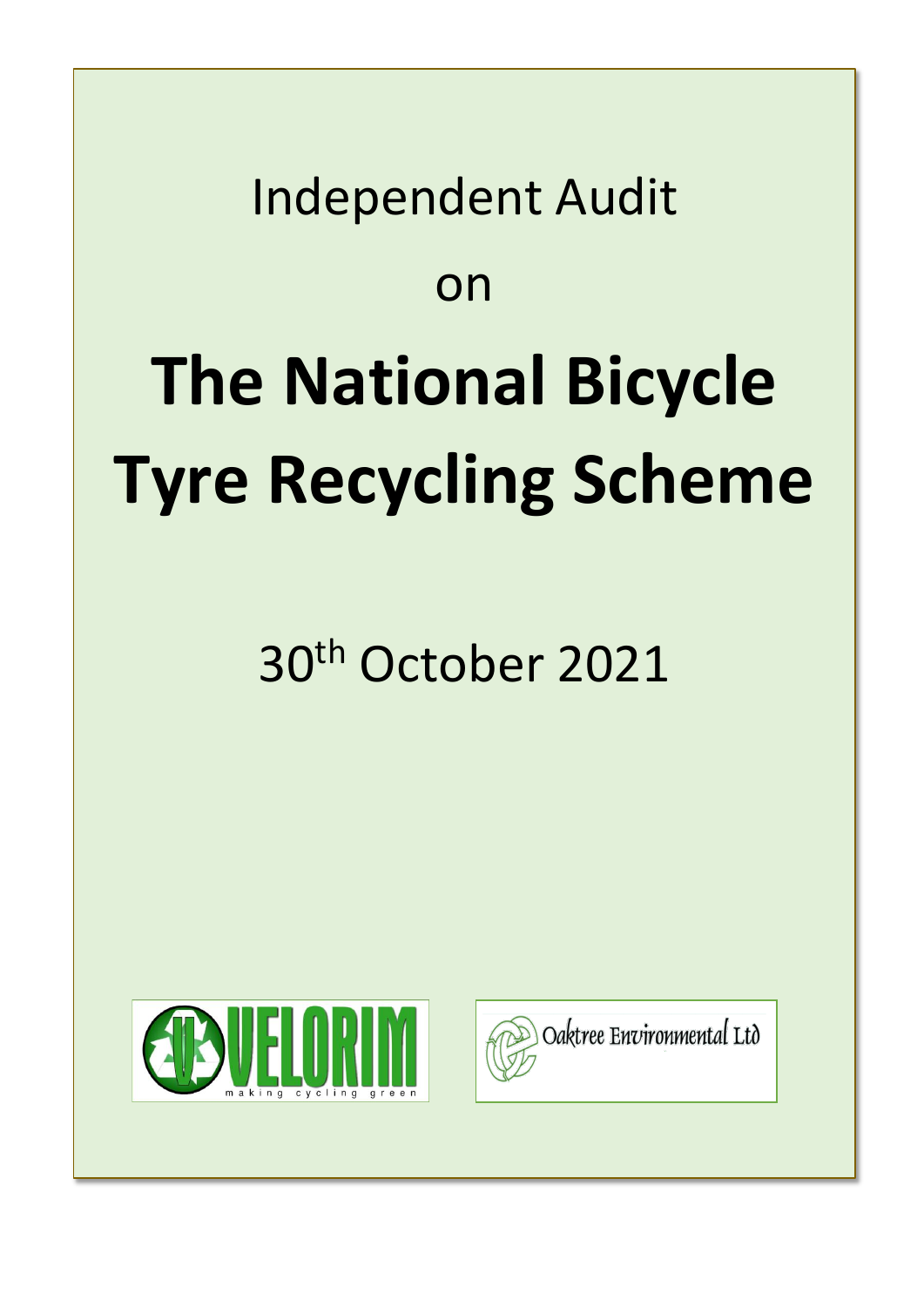#### **National Bicycle Tyre Recycling Scheme**

#### **Industry Audit 30 October 2021**

Oaktree Environmental Limited has been engaged to conduct periodic independent audits on the National Bicycle Tyre Recycling Scheme run by Velorim Limited on behalf of the UK cycling industry.

The scope of this engagement is to audit the collection, aggregation and reprocessing of waste bicycle tyres and inner tubes and check that Velorim are delivering on the promises they are making to the cycling industry.

Specifically, these include the following statements, which have been revised and expanded since the last audit.

# **Zero Dumped in Landfill**

We believe that too much material is mindlessly discarded into landfill across the world. The cycle trade has historically used this as the main end-of-life for its rubber products. We consider it our mission to bring this to an end. We may divert some material to alternative land covering uses such as safety surfaces, but never to landfill.

## **Zero Dumped Overseas**

Moving waste into the developing world, just to pretend that it isn't our problem cannot be right, especially for rubber products. We know that automotive tyres are routinely shipped there to be used as cheap fuel often releasing toxic fumes as they are burned. We will have no part in this trade. We may export material for quality-controlled reprocessing or conversion into new products but only if we are able to monitor exactly what is happening and assure ourselves that no material is being dumped.

## **Zero Carbon Released**

Whilst using scrap automotive tyres in industrial cement kilns might be a valid and popular end-oflife for them, we believe that bicycle rubber ought not contribute to greenhouse gas emissions. We feel sure that most environmentally conscious cyclists would agree. This means that we shall not use this disposal method even if available locally, unless it can be demonstrated that an effective carboncapture system is in place.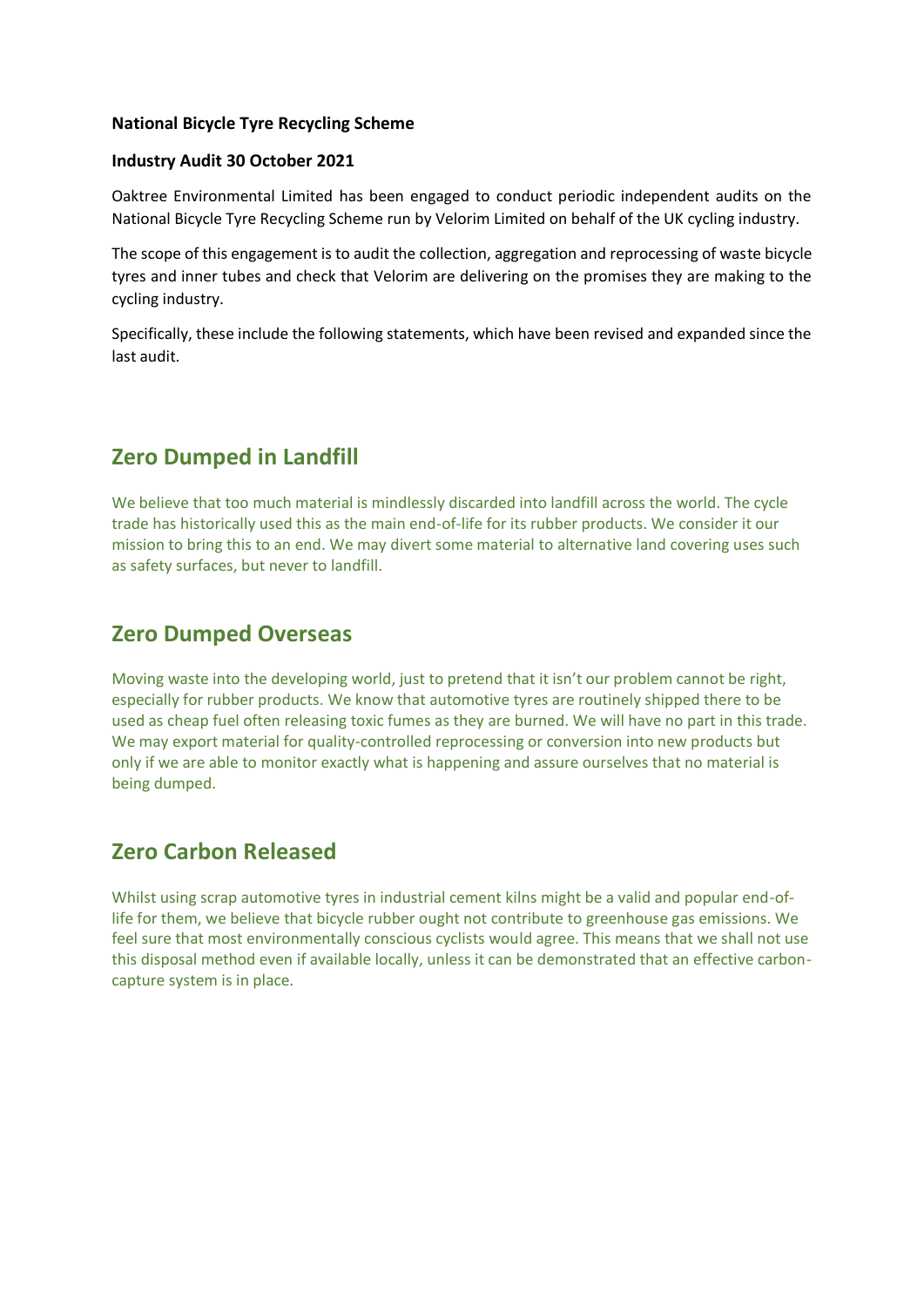#### **Audit Assessment**

#### **Oversight**

Velorim are an upper-tier waste broker (Reference CBDU334556) and oversee the entire process from collection to resale of reprocessed materials.

This appears to be in hand with internal systems developing alongside the growth of the operation.

#### **Collection**

Public collection points have been established at over 450 locations across England, Scotland, Wales and Northern Ireland with suitable containers for tyres and inner tubes being issued as required. The recording system that Velorim has in place is being upgraded in order to cope with the increasing activity.

Reputable national carriers who each hold waste carrier's licenses, are being used for the collection of tyre cages, tube bins and inner tube boxes. The collections of tyre bags is more fragmented using a variety of regional carriers. All movements are tracked and evidenced.

Waste Transfer Notes are being generated in regard to every collection and 12-month summaries are being issued to each customer reaching that term. All are available on request.

#### **Aggregation**

Bicycle tyres and inner tubes are being aggregated at twenty-six locations over the country, some of these only hold minor quantities being no more than regional interim storage points for tyre bags. All locations are secure from public ingress and have the appropriate Waste Exemptions in place.

Periodic stock-checks are carried out to ensure that the physical quantities held at these locations match the amounts recorded, with adjustments made as required.

Velorim is aware of the requirement to maintain these aggregations below the respective safe permissive tonnages.

An incident happened on 4<sup>th</sup> June 21 when a contractor, without Velorim's knowledge or permission removed a container that was used to hold bicycle tyres. As a consequence, this container was processed through that contractor's normal disposal route. Steps have been taken to ensure that this does not happen again.

#### **Reprocessing**

Due to the scale requirements of the planned reprocessing, much of the work carried out to date has been small-scale pre-production trials. However significant steps have been taken in securing environmentally positive outlets for the materials.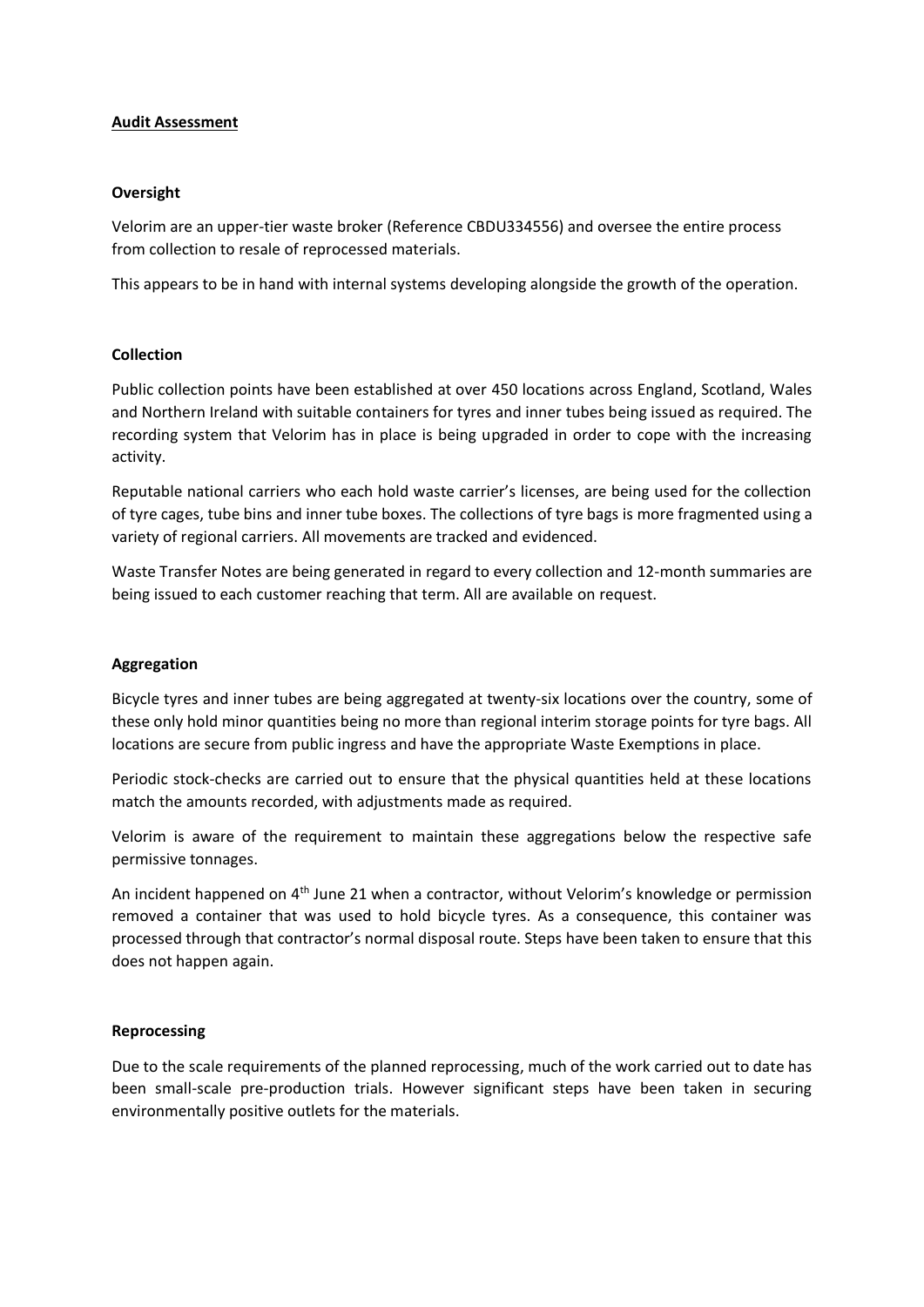#### a) Inner Tubes

A process has been developed that will turn scrap inner tubes into Velo-butylene™ rubber, a part de-vulcanised raw material that can be substituted for virgin material. Successful trials have now been carried out at the UK's leading manufacturer of butyl rubber products who is desirous of including a significant volume of Velo-Butylene™ in their products. Work continues to achieve the commercialisation that will secure this high-volume outcome.

#### b) Tyres

The breaking down of bicycle tyres into recoverable and reusable materials is more complex than inner tubes. Several potential outcomes have been explored and trialled. The eventual method(s) to be employed will be subject to the specific commercial agreements secured.

The first step of all possible outcomes is to shred the tyres into 15-20mm pieces removing all traces of steel. The resultant material (termed "Veloshred") can then be used directly for surface applications as well as becoming a feedstock into the subsequent downstream processes planned.

The cost of moving bicycle tyres to a central location for shredding is prohibitively high. Velorim has therefore commissioned a unique mobile bicycle-tyre shredding machine (the "Velomax 2000") that will carry out the first-stage shred at multiple locations across the country and latterly overseas.

The first batch of tyres has now been successfully shredded by the Velomax 2000 allowing samples to be issued to the various parties involved in the next downstream recycling processes.

This plan appears to be viable, sustainable, and environmentally preferable to landfill, export or open incineration as it will allow the recycling or recovery of the materials.

#### **Conclusion**

Based on evidence from Waste Transfer Notes generated to date and with the exception of one batch of tyres that were processed by a third-party in error, I can confirm that Velorim has fulfilled its promises:

- Zero Dumped in Landfill
- Zero Dumped Overseas
- Zero Carbon Released through Incineration

Tel

David S Hawthorn Marco Muia

le de

Document prepared by Checked and countersigned by Chief Executive, Velorim Managing Director, Oaktree Environmental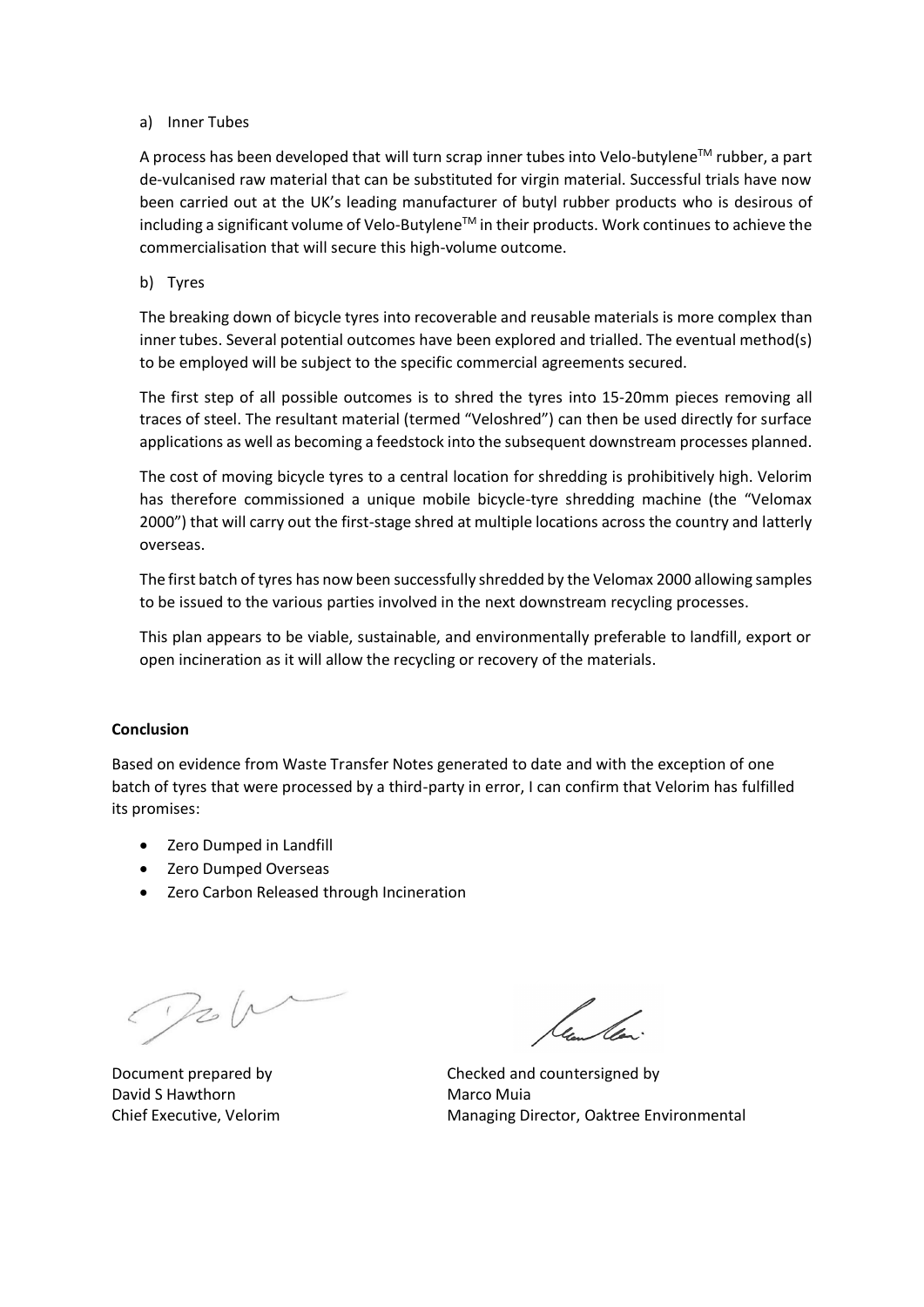